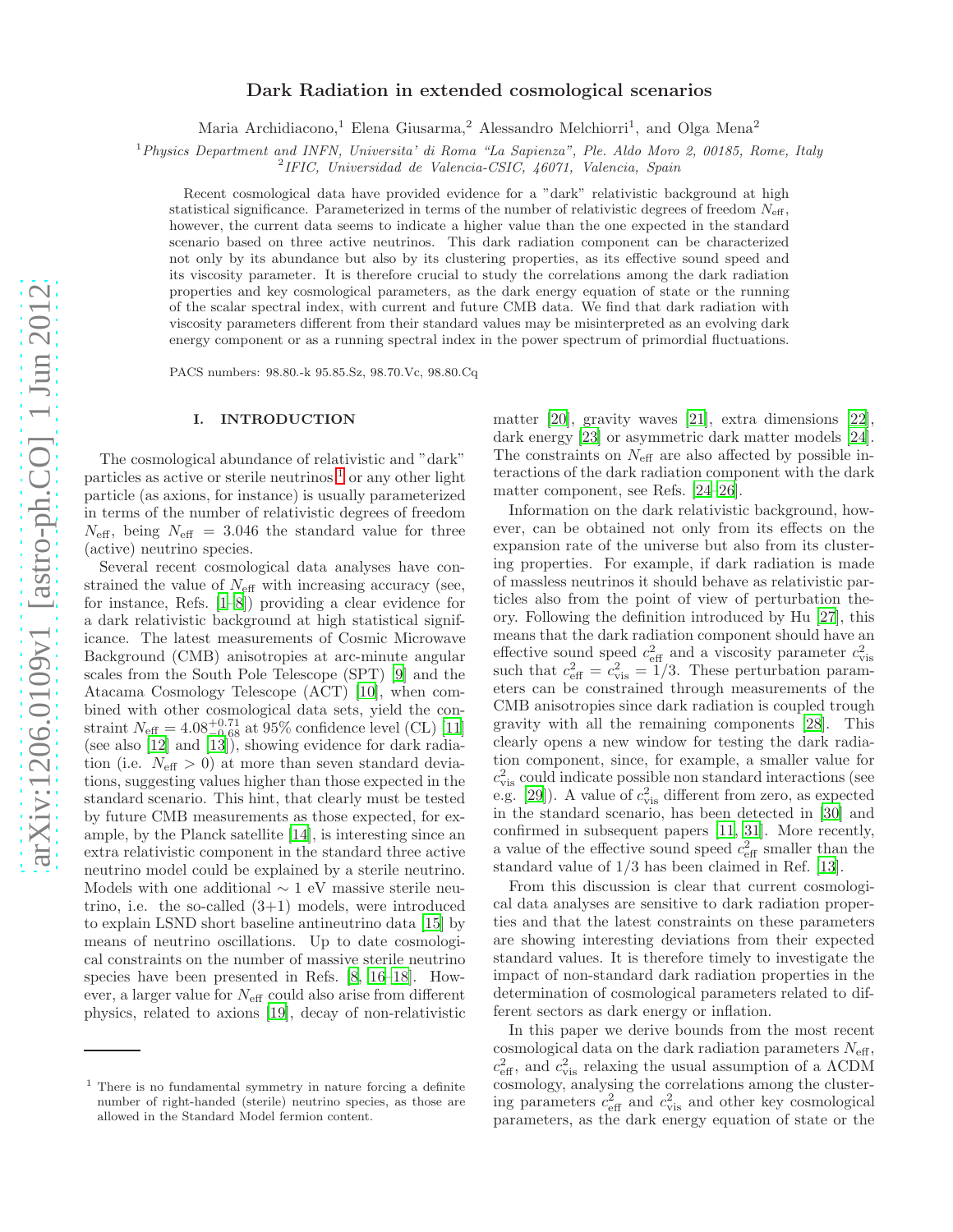scalar spectral index. We also study these correlations in light of future Planck and COrE CMB data. We shall generate mock CMB data for a cosmology with dark radiation perturbation parameters different from their standard values and then we fit these simulated data via the usual MCMC analysis to an extended non minimal cosmology with standard dark radiation parameters, but varying both the constant and the time varying dark energy equation of state, or the scalar spectral index and its running. The paper is organized as follows. Section [II](#page-1-0) describes the details of the analysis carried out here, including the cosmological parameters and data sets used in the analyses. In section [III](#page-1-1) the different cosmological scenarios considered here are analyzed and the most important degeneracies among the parameters are carefully explored. Section [IV](#page-5-0) summarizes our main conclusions.

#### <span id="page-1-0"></span>II. ANALYSIS METHOD

We perform our analyses considering three different scenarios: we first analyze the Wilkinson Microwave Anisotropy Probe (WMAP) data together with the luminous red galaxy clustering results from the Sloan Digital Sky Survey II (SDSSII) [\[32\]](#page-6-23) and with a prior on the Hubble constant  $H_0$  from the Hubble Space Telescope (HST) [\[33\]](#page-6-24), referring to it as the "Baseline model". Then we add to these data sets SPT data [\[9](#page-6-2)] and we will refer to this case as the "BaselineSPT model". We will explore as well the impact of Supernovae Ia (SNIa) luminosity distance measurements from the Union 2 compilation [\[34\]](#page-6-25) in constraining the dark radiation parameters, and we will refer to this case in the following as the "BaselineSPT-SNIa model".

We have modified the Boltzmann CAMB code [\[35](#page-6-26)] incorporating the two extra dark radiation perturbation parameters  $c_{\text{eff}}^2$  and  $c_{\text{vis}}^2$  and we have extracted the cosmological parameters from current data using a Monte Carlo Markov Chain (MCMC) analysis based on the publicly available MCMC package CosmoMC [\[36](#page-6-27)]. We sample the following six-dimensional standard parameters: the baryon and cold dark matter densities  $(\omega_b \equiv \Omega_b h^2)$  and  $\omega_c \equiv \Omega_c h^2$ , the ratio between the sound horizon and the angular diameter distance at decoupling  $\Theta_s$ , the optical depth  $\tau$ , the scalar spectral index  $n_s$ , and the amplitude of the primordial spectrum  $A_s$ . We consider purely adiabatic initial conditions and we impose spatial flatness. We also include the effective number of relativistic degrees of freedom  $N_{\text{eff}}$ , the effective sound speed  $c_{\text{eff}}^2$ and the viscosity parameter  $c_{\text{vis}}^2$ . Table [I](#page-1-2) shows the flat priors considered on the different cosmological parameters. Finally, we generate a mock data set for the ongoing Planck CMB experiment, with  $c_{\text{vis}}^2$  different from its standard value and with  $w = -1$  and  $n_s = 0.96$ . Then we fit these mock data using a MCMC analysis to different extensions of the minimal cosmological model in which the dark radiation is standard. The three possible extensions we consider are:  $(a)$  a  $\Lambda$ CDM model with

a running spectral index  $n_{run}$ , (b) the wCDM model in which we include the possibility of a dark energy equation of state parameter w different from  $-1$ , and  $(c)$  the  $w(a)$ CDM model in which we assume an equation of state evolving with redshift. The reconstructed values of the dark energy equation of state and of the running spectral index will be, in general, different from the values used in the mocks and, in the case of the dark energy equation of state w, different from the value expected within the ΛCDM model. We shall also explore the impact of future CMB data from the COrE mission [\[37](#page-6-28)], performing an equivalent forecast to the one we present here for Planck.

| Parameter           | Prior                   |
|---------------------|-------------------------|
| $\Omega_b h^2$      | $0.005 \to 0.1$         |
| $\Omega_c h^2$      | $0.01 \rightarrow 0.99$ |
| Θ.                  | $0.5 \rightarrow 10$    |
| $\tau$              | $0.01 \rightarrow 0.8$  |
| $n_{\rm s}$         | $0.5 \rightarrow 1.5$   |
| $\ln{(10^{10}A_s)}$ | $2.7 \rightarrow 4$     |
| $N_{\rm eff}$       | $0 \rightarrow 9$       |
| $c_{\rm vis}^2$     | $0 \rightarrow 1$       |
| $c_{\rm eff}^2$     | $0 \rightarrow 1$       |
| $n_{\text{run}}$    | $-0.2 \rightarrow 0.1$  |
| $w(w_0)$            | $-2 \rightarrow 0$      |
| $w_a$               | $-1 \rightarrow 1$      |

<span id="page-1-2"></span>TABLE I. Flat priors for the cosmological parameters considered here.

#### <span id="page-1-1"></span>III. RESULTS

#### A. Baseline models

We consider a cosmological model described by the following set of parameters:

$$
\{\omega_b, \, \omega_c, \, \Theta_s, \, \tau, \, w, \, n_s, \, \log[10^{10}A_s], \, N_{\text{eff}}, \, c_{\text{vis}}^2, \, c_{\text{eff}}^2\},\,
$$

Notice from the results in the first column of Tab. [II](#page-3-0) that in the "Baseline model", (i.e. the one with WMAP7+SDSSII+ $H_0$  data), the preferred value for the effective number of relativistic degrees of freedom is  $N_{\text{eff}} = 5.82_{-0.84}^{+0.60}$ , considerably higher than the standard model prediction  $N_{\text{eff}} = 3.04$ . The addition of SPT data in the "BaselineSPT model" decreases the preferred value of  $N_{\text{eff}}$ , making it closer to its canonical value. Finally, the addition of SNIa data in the "BaselineSPT-SNIa model" brings the value of  $N_{\text{eff}}$  even closer to 3.04, however, it is still  $\sim 2\sigma$  away from the former value. These results seem to agree with the excess of radiation claimed in the literature in previous analyses [\[1](#page-6-0)[–7](#page-6-29), [9,](#page-6-2) [11\]](#page-6-4). Regarding the dark radiation perturbation parameters  $c_{\rm vis}^2$ and  $c_{\text{eff}}^2$ , their preferred values are close to their standard values of  $1/3$ , being  $c_{\text{eff}}^2$  much better constrained from current data than  $c_{\text{vis}}^2$ .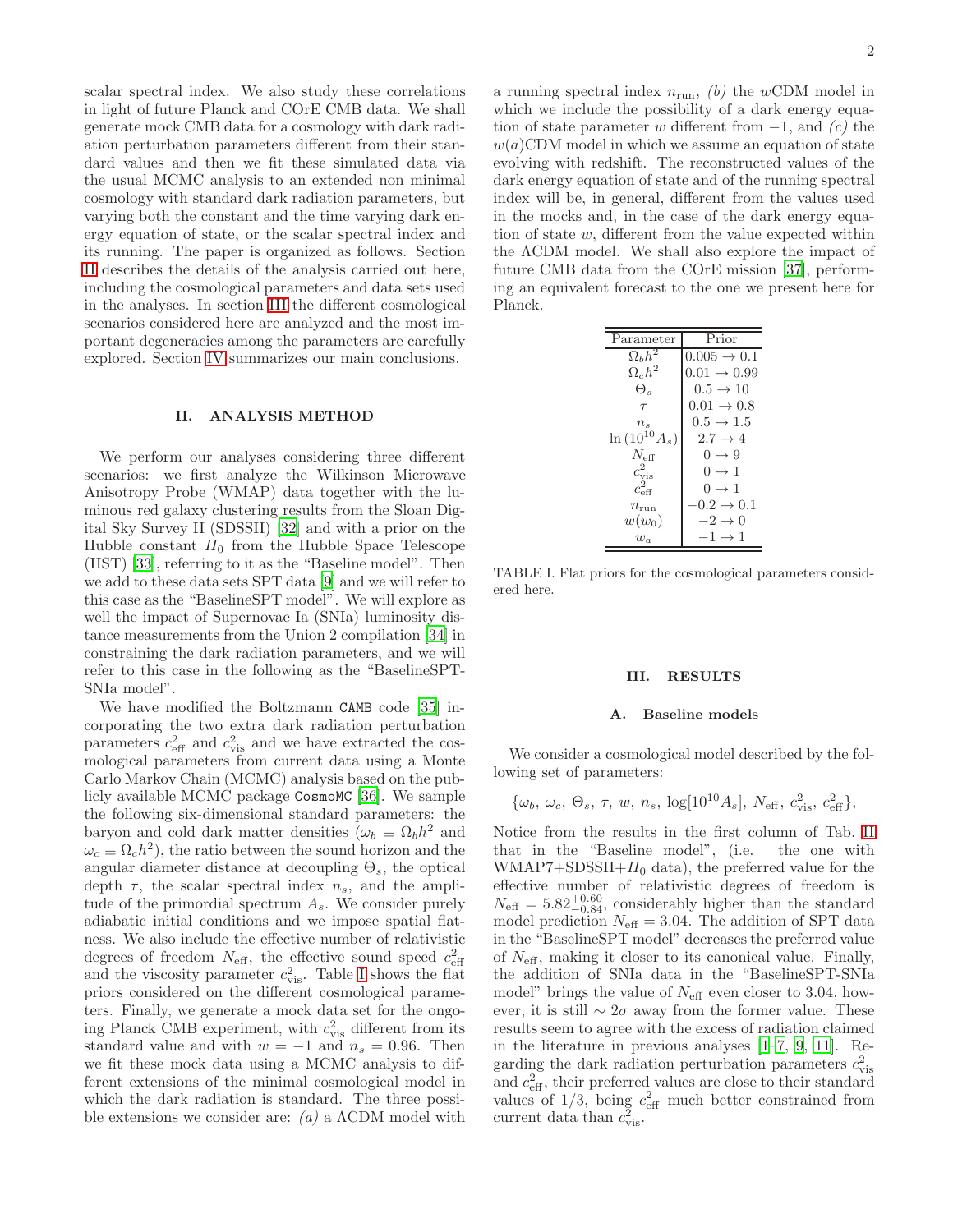There exists a degeneracy between  $c_{\text{eff}}^2$  and  $n_s$  and between  $c_{\text{vis}}^2$  and  $n_s$ , see the top and middle panels of Fig. [1.](#page-2-0) These degeneracies are related to the fact that if  $n_s$  increases (decreases), the power at low multipoles decreases (increases), while the power at high  $\ell$  increases (decreases) to a lesser extent. This effect could be compensated by an increase (decrease) in the viscosity parameter  $c_{\rm vis}^2$ , that leads to a decrease (increase) of the power at all scales. Concerning the degeneracy between  $c_{\text{eff}}^2$  and  $n_s$ , it is mainly related to the degeneracy between  $c_{\text{eff}}^2$  and  $c_{\text{vis}}^2$  (see the lower panel of Fig. [1\)](#page-2-0). There also exist degeneracies between  $w$  and  $c_{\text{vis}}^2$  and between  $w$  and  $N_{\text{eff}}$ , see Fig. [2.](#page-4-0) As we shall explain in the following section, a value of  $w > -1$  shifts the positions of the CMB acoustic peaks to lower multipoles  $\ell$ ; this effect could be compensated by a decrease of  $c_{\rm vis}^2$  or by an increase of  $N_{\text{eff}}$ . The degeneracy between w and  $c_{\text{vis}}^2$  gets alleviated when information on high  $\ell$  multipoles from SPT is considered in the analysis.

A change on the scalar spectral index  $n_s$  can also be compensated by a change in  $N_{\text{eff}}$ , see the upper panel of Fig. [3.](#page-4-1) This degeneracy only affects the amplitude of the CMB peaks: a higher  $N_{\text{eff}}$  will reduce the amplitude of the CMB peaks at  $\ell > 200$  due to a higher Silk damping, which in turn is due to the increased expansion rate [\[12\]](#page-6-5).

### B. Future Planck and COrE CMB data analysis

In the following we shall present the reconstructed values of  $n_s$ ,  $n_{run}$ ,  $w$ ,  $w_0$  and  $w_a$  which will result from a fit of Planck and COrE mock data (generated with non standard values for the dark radiation perturbation parameters,  $c_{\text{vis}}^2 = 0.1$ ) to a cosmology with a standard value for the dark radiation parameter  $c_{\rm vis}^2 = 1/3$  but with a running spectral index or a time varying dark energy component. We do not consider here  $c_{\text{eff}}^2 \neq 1/3$  due to the tighter current bounds on this parameter, when compared to the current constraints on  $c_{\text{vis}}^2$ .

#### 1.  $\Lambda CDM + n_{\text{run}}$

For this scenario we consider the following set of parameters:

$$
\{\omega_b, \omega_c, \Theta_s, \tau, n_s, \log[10^{10}A_s], n_{\text{run}}\}.
$$

In general, the spectrum of the scalar perturbations is not exactly a power law but it varies with scale. Therefore one must consider the scale dependent running of the spectral index  $n_{\text{run}} = dn_s/d \ln k$ . Following [\[38\]](#page-6-30), the power spectrum for the scalar perturbations reads

$$
P(k) \equiv A_s k^{n(k)} \propto \left(\frac{k}{k_0}\right)^{n_s + \ln(k/k_0)(dn/d\ln k) + \cdots},
$$

being  $k_0 = 0.05 \text{ Mpc}^{-1}$  the pivot scale. The correlation



<span id="page-2-0"></span>FIG. 1. The top, middle and bottom panels depict the 68% and 95% CL bounds in the  $c_{\text{eff}}^2 - n_s$ ,  $c_{\text{vis}}^2 - n_s$  and  $c_{\text{vis}}^2 - c_{\text{eff}}^2$ planes, respectively. The blue, red and green regions refer to the Baseline, BaselineSPT and BaselineSPT-SNIa models, respectively.

between  $n_s$  and  $n_{\text{run}}$  is shown in Fig. [4.](#page-4-2) As stated in [\[39\]](#page-6-31), the parameter that is constrained by cosmological data is the effective spectral index  $n' = n_s + \ln(k/k_0)(dn/d \ln k)$ . This is the reason for the circular allowed regions in the  $n_s - n_{run}$  plane. The first and second columns of Tab. [III](#page-3-1) show that, if a cosmology with  $n_{\text{run}} = 0$  but with non standard dark radiation perturbation parameters  $(c_{\text{vis}}^2 =$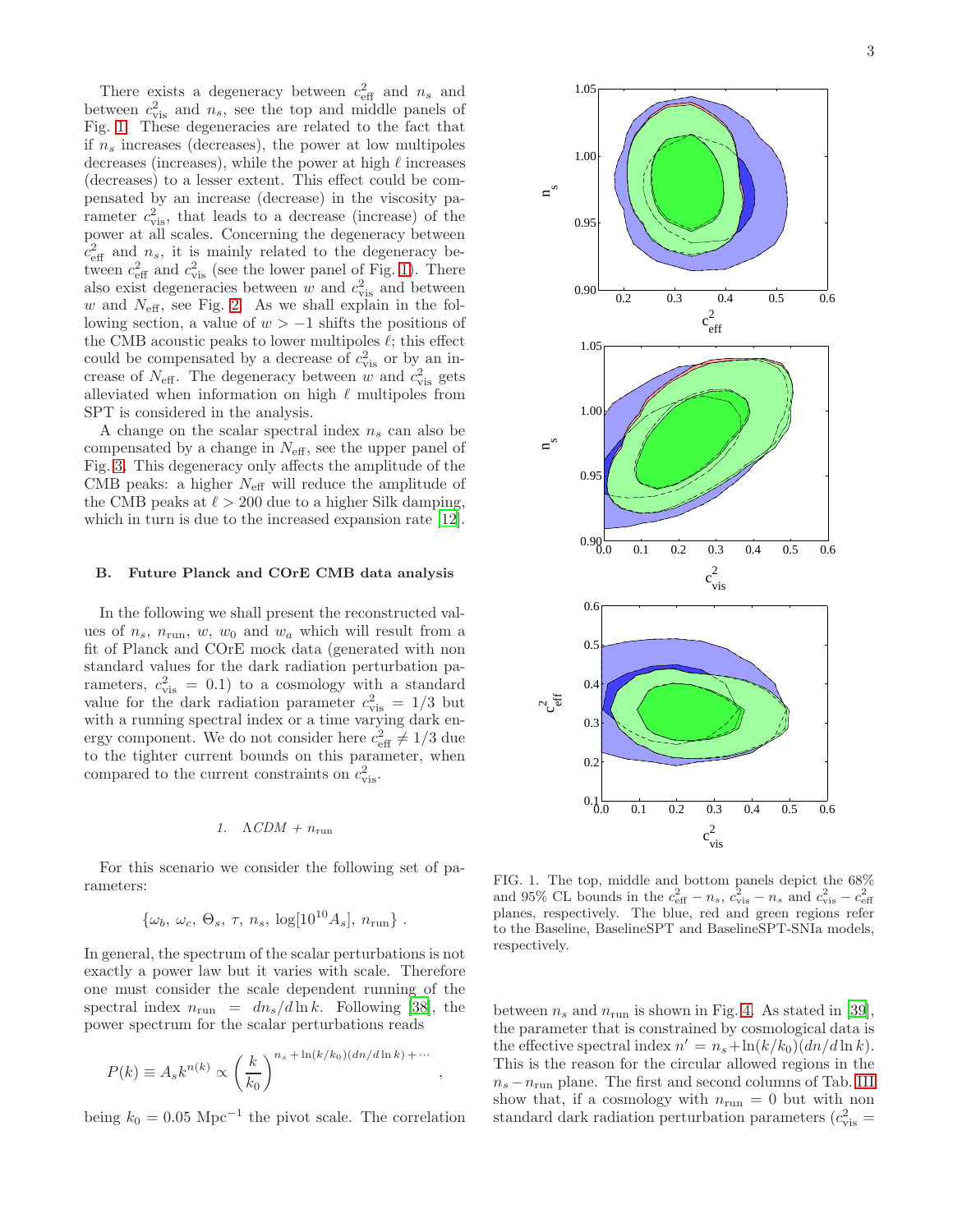|                 | <b>Baseline</b><br>model                           | BaselineSPT<br>model                                                  | BaselineSPT-SNIa<br>model        |  |
|-----------------|----------------------------------------------------|-----------------------------------------------------------------------|----------------------------------|--|
| $\overline{u}$  | $-0.76 \pm 0.15$                                   | $-0.85 \pm 0.12$                                                      | $-0.85 \pm 0.12$                 |  |
|                 | $N_{\text{eff}}$ 5.82 $^{+0.60+2.71}_{-0.84-2.12}$ | $4.38^{+0.27+1.07}_{-0.31-0.98}$                                      | $4.29^{+0.26+1.05}_{-0.31-0.96}$ |  |
|                 | $c_{\text{vis}}^2$ 0.21 <sup>+0.10+0.21</sup>      | $0.24^{+0.032+0.17}_{-0.052-0.13}$                                    | $0.25^{+0.03+0.42}_{-0.06-0.13}$ |  |
| $c_{\rm eff}^2$ |                                                    | $0.35^{+0.01+0.05}_{-0.02-0.05}$ $0.33^{+0.006+0.024}_{-0.007-0.024}$ | $0.33^{+0.01+0.02}_{-0.01-0.03}$ |  |
| $n_{s}$         | $0.976 \pm 0.026$                                  | $0.982 \pm 0.024$                                                     | $0.980 \pm 0.024$                |  |

<span id="page-3-0"></span>TABLE II. Constraints on the cosmological parameters for the three Baseline models described in the text. We report the 68% and 95% CL limits for the dark radiation parameters, and the mean and the standard deviation of the posterior distribution for the other cosmological parameters.

|                  | $\Lambda$ CDM + $n_{run}$ (Planck) $\Lambda$ CDM + $n_{run}$ (COrE) $wCDM$ (Planck) $wCDM$ (COrE) $w(a)CDM$ (Planck) $w(a)CDM$ (COrE) |                    |                  |                   |                   |                   |
|------------------|---------------------------------------------------------------------------------------------------------------------------------------|--------------------|------------------|-------------------|-------------------|-------------------|
| w                | $-1$                                                                                                                                  | $-1$               | $-0.70 \pm 0.05$ | $-0.63 + 0.05$    |                   |                   |
| $N_{\text{eff}}$ | 3.04                                                                                                                                  | 3.04               | 3.04             | 3.04              | 3.04              | 3.04              |
| $n_{s}$          | $1.002 \pm 0.004$                                                                                                                     | $0.999 \pm 0.002$  | $1.007 + 0.004$  | $1.004 \pm 0.002$ | $1.007 \pm 0.004$ | $1.007 \pm 0.002$ |
| $n_{\rm run}$    | $-0.035 \pm 0.005$                                                                                                                    | $-0.038 \pm 0.003$ | $\overline{0}$   | $\overline{0}$    | $\overline{0}$    | $\theta$          |
| $w_0$            | ___                                                                                                                                   |                    |                  |                   | $-1.19 \pm 0.10$  | $-0.99 \pm 0.05$  |
| $w_a$            | --                                                                                                                                    |                    |                  |                   | $0.77 \pm 0.23$   | $0.88 \pm 0.06$   |
|                  |                                                                                                                                       |                    |                  |                   |                   |                   |

<span id="page-3-1"></span>TABLE III. Constraints on the cosmological parameters for each of the Plank and COrE mock data sets described in the text. We report the mean and the standard deviation of the posterior distribution. We have set  $c_{\text{eff}}^2 = 1/3$  and  $c_{\text{vis}}^2 = 0.1$  in the mock data sets used as fiducial models. Then, we have fitted these data to a model with canonical values for the dark radiation perturbation parameters, i.e.  $c_{\text{eff}}^2 = 1/3$  and  $c_{\text{vis}}^2 = 1/3$ .

0.1) is fitted to a cosmology with standard dark radiation parameters but with  $n_{\text{run}} \neq 0$ , the reconstructed value of the running spectral index will differ from zero at a high statistical significance.

Finally, for the case of the simulated cosmology here with  $c_{\text{vis}}^2 < 1/3$ , the reconstructed value of  $n_s$  is consistent with a Harrison-Zel'dovich scale invariant primordial power spectrum within one sigma. Setting the properties of dark radiation is therefore mandatory since it is highly correlated with the spectral index of the spectrum of primordial perturbations, key to distinguish among the different inflationary models.

## C. wCDM

Here we consider a cosmological model including a dark energy fluid characterized by a constant equation of state w as a free parameter. We consider the following set of parameters:

$$
\{\omega_b, \omega_c, \Theta_s, \tau, n_s, \log[10^{10}A_s], w\}
$$
.

As stated in a previous work [\[18\]](#page-6-10), there exists a degeneracy between the number of the extra dark radiation species and the dark energy equation of state, see Fig. [2](#page-4-0) (upper panel). One of the main effects of a  $N_{\text{eff}} > 3.04$ comes from the change of the epoch of the radiation matter equality, and consequently, from the shift of the CMB acoustic peaks, see Ref. [\[12\]](#page-6-5) for a detailed study. The position of the acoustic peaks is given by the so-called acoustic scale  $\theta_A$ , which reads

$$
\theta_A = \frac{r_s(z_{rec})}{r_\theta(z_{rec})},
$$

where  $r_{\theta}(z_{rec})$  and  $r_s(z_{rec})$  are the comoving angular diameter distance to the last scattering surface and the sound horizon at the recombination epoch  $z_{rec}$ , respectively. Although  $r_{\theta}(z_{rec})$  almost remains the same for different values of  $N_{\text{eff}}$ ,  $r_s(z_{rec})$  becomes smaller when  $N_{\text{eff}}$  is increased. Thus the positions of the acoustic peaks are shifted to higher multipoles (smaller angular scales) by increasing the value of  $N_{\text{eff}}$  [\[40\]](#page-6-32). A dark energy component with  $w > -1$  will decrease the comoving angular diameter distance to the last scattering surface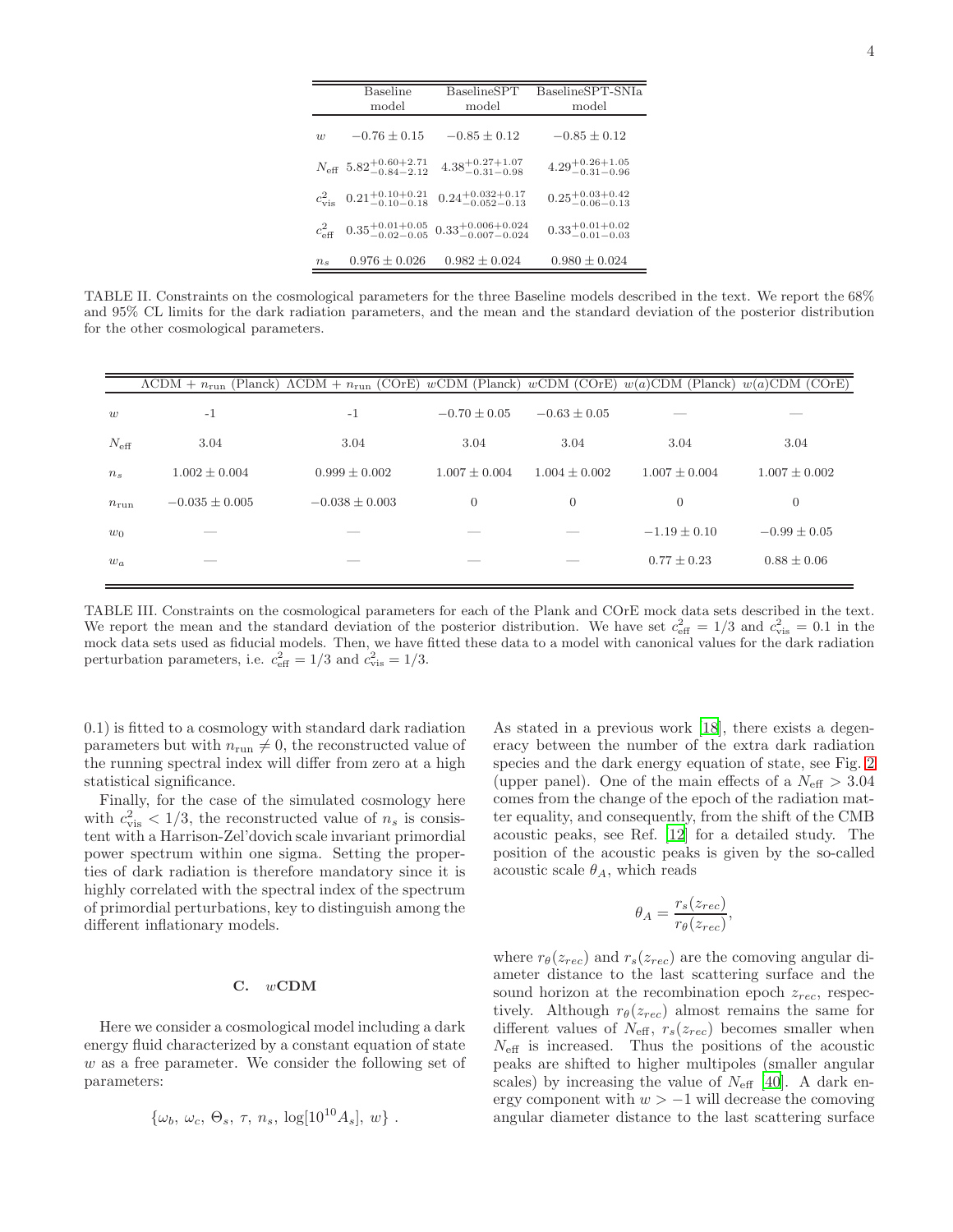

<span id="page-4-0"></span>FIG. 2. The top and bottom panels depict the 68% and 95% CL bounds in the  $N_{\text{eff}} - w$  and  $c_{\text{vis}}^2 - w$  planes, respectively. The blue, red and green regions refer to the Baseline, BaselineSPT and BaselineSPT-SNIa models, respectively.

 $r_{\theta}(z_{rec})$ , shifting the positions of the CMB acoustic peaks to larger angular scales, i.e. to lower multipoles  $\ell$ , compensating, therefore, the effect induced by an increase of  $N_{\text{eff}}$ . The reconstructed MCMC values for w (see the third and fourth columns of Tab. [III\)](#page-3-1) are larger than the value used in the input cosmology  $w = -1$ , excluding the ΛCDM scenario with high significance. A dark radiation component which deviates from its standard behavior could therefore be confused with the presence of a dark energy fluid with  $w \neq -1$ .

### D. w(a)CDM model

We also consider models of the dark energy in which the equation of state of the dark energy component varies with time. We use a parameterization that has been extensively explored in the literature [\[41](#page-6-33)[–44\]](#page-6-34):

$$
w(a) = w_0 + w_a(1 - a) ,
$$

where  $w_0$  is the equation of state parameter at present, while  $w_a = -2dw/d \ln a|_{a=1/2}$  [\[42](#page-6-35), [45\]](#page-6-36). We consider the



<span id="page-4-1"></span>FIG. 3. The top and the bottom panels depict the 68% and 95% CL bounds in the  $N_{\text{eff}} - n_s$  and  $c_{\text{eff}}^2 - N_{\text{eff}}$  planes, respectively. The blue, red and green regions refer to the Baseline, BaselineSPT and BaselineSPT-SNIa models respectively.



<span id="page-4-2"></span>FIG. 4. 68% and 95% CL allowed regions in the  $n_s - n_{\text{run}}$ plane from MCMC fits of Planck (blue regions) and COrE (red regions) CMB mock data.

following set of parameters:

$$
\{\omega_b, \omega_c, \Theta_s, \tau, n_s, \log[10^{10}A_s], w_0, w_a\}.
$$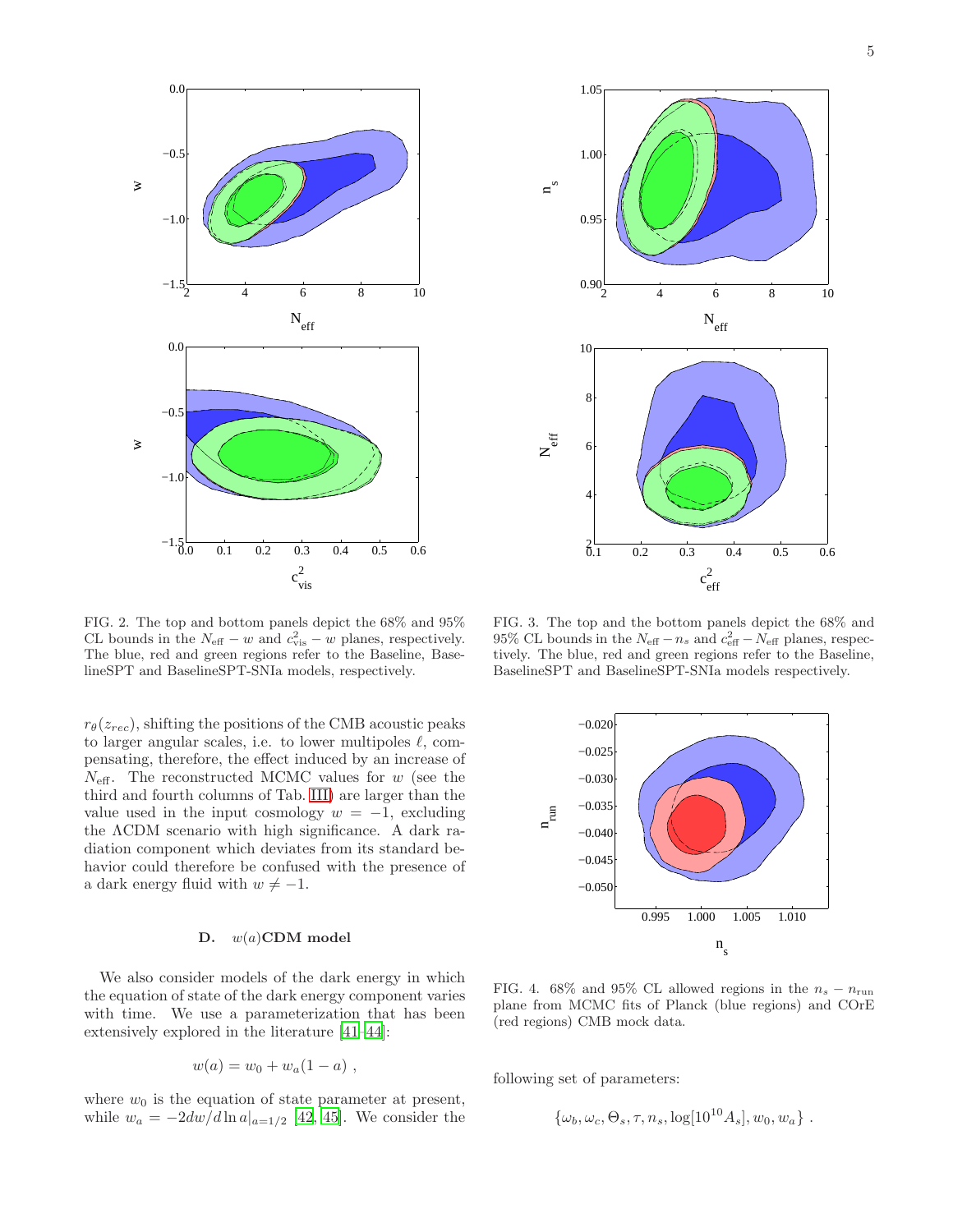

FIG. 5. Same as Fig. [4](#page-4-2) but in the  $w - n_s$  plane.

The fifth and sixth columns of Tab. [III](#page-3-1) show the reconstructed values of  $w_0$  and  $w_a$  after fitting the Plank and COrE mock data generated with a non standard viscosity parameter  $c_{\text{vis}}^2 = 0.1$  but with  $w = -1$  to a cosmology with standard dark radiation but with the time varying dark energy equation of state  $w(a)$  used here. The correlation between  $w_0$  and  $w_a$  is shown in Fig. [6.](#page-5-1) The reconstructed values that we find for Planck (COrE) mock data are  $w_0 = -1.19 \pm 0.10$  and  $w_a = 0.77 \pm 0.23$  $(w_0 = -0.99 \pm 0.05 \text{ and } w_a = 0.88 \pm 0.06) \text{ at } 68\% \text{ CL, val-}$ ues which are consistent with the current constraints on these two dark energy parameters, see Ref. [\[4\]](#page-6-37). Therefore it is crucial to unravel the nature of the dark radiation component since if it turns out to be non standard, future cosmological data might be misinterpreted as a time varying dark energy fluid.

extensions of the Standard Model predict an extra dark radiation component parameterized in terms of the relativistic degrees of freedom. Such is the case of sterile neutrinos, axions or other light degrees of freedom produced along the thermal history of the universe. This extra dark radiation component will be characterized not only by its abundance but also by its clustering properties, as its effective sound speed and its viscosity parameter. If dark radiation is made of sterile neutrinos it should have an effective sound speed  $c_{\text{eff}}^2$  and a viscosity parameter  $c_{\rm vis}^2$  such that  $c_{\rm eff}^2 = c_{\rm vis}^2 = 1/3$ . However, other relativistic species might not behave as neutrinos, being  $c_{\text{vis}}^2$  and  $c_{\text{eff}}^2$  different from their canonical values. Current bounds on the number of relativistic species and on the dark radiation perturbation parameters  $c_{\text{eff}}^2$  and  $c_{\text{vis}}^2$  have been computed using up to date cosmological data. We find a strong degeneracy between  $c_{\rm vis}^2$  and the scalar spectral index of primordial perturbations, as well as between  $c_{\text{vis}}^2$  and the dark energy equation of state w. The last degeneracy is alleviated when CMB data from the SPT experiment is added in the MCMC analyses. A question which naturally arises from the presence of these degeneracies is whether or not future CMB data will be able to distinguish among different dark radiation scenarios. We have generated mock CMB data for the ongoing Planck experiment and the future COrE mission with non standard values for the dark energy perturbation parameters. Then, we have fitted these data to a canonical dark radiation scenario with  $c_{\text{vis}}^2 = c_{\text{eff}}^2 = 1/3$ but with a running spectral index or with a dark energy component with  $w \neq -1$ , finding that non standard values for the dark radiation perturbation parameters may be misinterpreted as a scale invariant power spectrum of primordial fluctuations or as cosmologies with a running spectral index or a time varying dark energy component with high significance.



<span id="page-5-1"></span>FIG. 6. Same as Fig. [4](#page-4-2) but in the  $w_0 - w_a$  plane.

## <span id="page-5-0"></span>IV. CONCLUSIONS

Dark radiation in the Standard Model of elementary particles is made of three light neutrinos. However, many

#### ACKNOWLEDGMENTS

O.M. is supported by the Consolider Ingenio project CSD2007-00060, by PROMETEO/2009/116, by the Spanish Ministry Science project FPA2011-29678 and by the ITN Invisibles PITN-GA-2011-289442. This work is supported by PRIN-INAF, "Astronomy probes fundamental physics". Support was given by the Italian Space Agency through the ASI contracts Euclid- IC  $(I/031/10/0)$ .